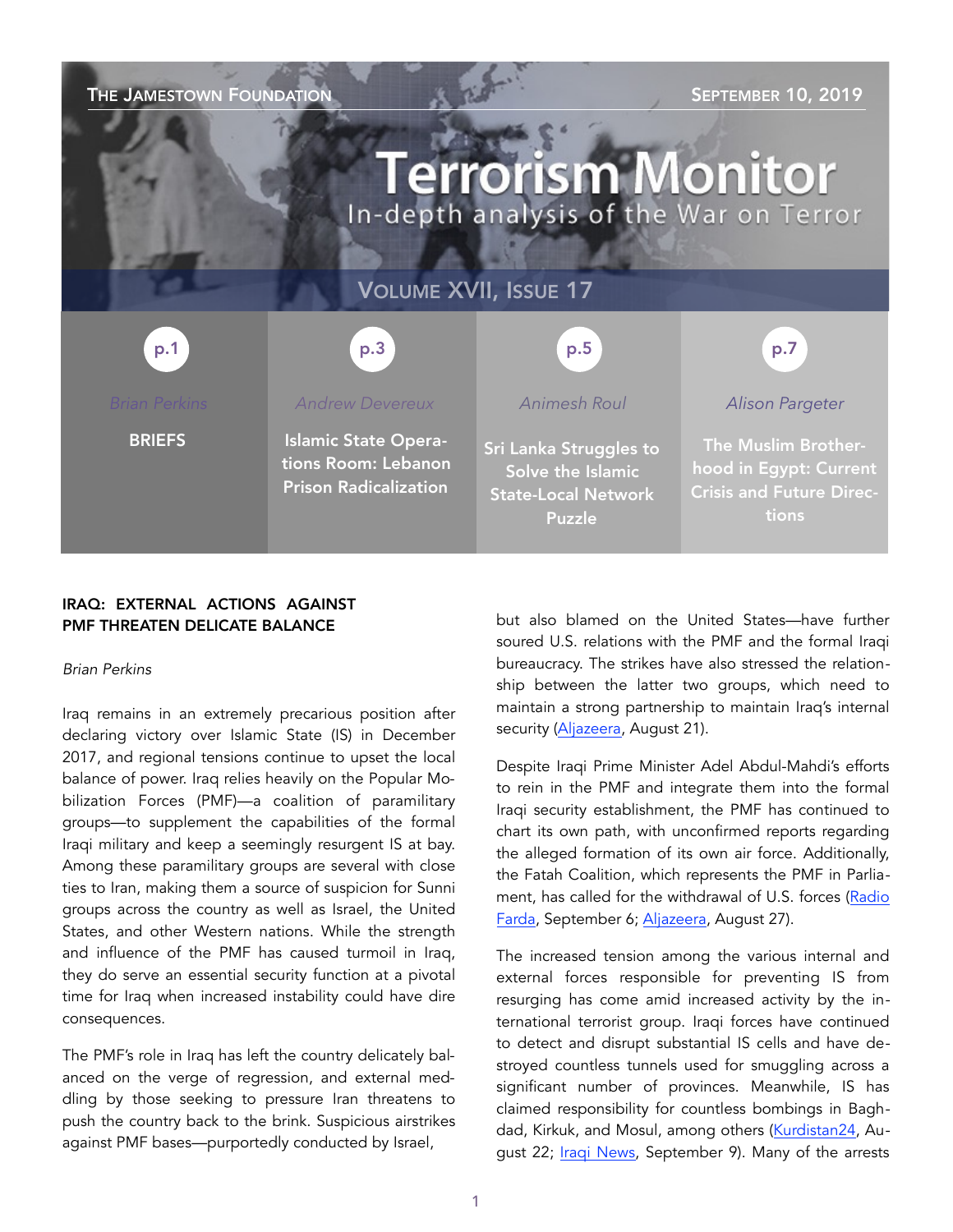and successful strikes against IS have stemmed from U.S. intelligence or involved the PMF [\(Iraqi News](https://www.iraqinews), September 2; [Kurdisatan24](https://www.kurdistan24.net/en/news/a7a54158-2f4e-46ba-bfb6-c3f834c51357), September 9).

While there is understandably a need to limit Iranian influence in Iraq, there is a delicate balance that must be struck. Unilateral actions taken by foreign militaries undermines security partnerships between the formal Iraqi security apparatus and external powers, while also undermining the Iraqi government and their essential partnership with the PMF. Meanwhile, military actions taken against the PMF hinder their ability to help secure Iraq, inflame preexisting local tensions, and risk retaliatory attacks against key Iraqi allies.

*Brian Perkins is the Editor of Terrorism Monitor* 

# BANGLADESH: ISLAMIC STATE CLAIMED ATTACKS AND VIDEO HIGHLIGHT CONTINUED THREAT

### *Brian Perkins*

The threat of terrorist attacks in Bangladesh has remarkably decreased following a massive crackdown by security forces after the Islamic State (IS) launched a series of deadly attacks in Dhaka in 2016. Security forces have largely managed to disrupt terrorist organizations or at least force them into hiding. However, the government seems to have been lulled into complacency by the sharp reduction in terrorism over the past few years despite evidence that IS-affiliated or inspired actors have grown increasingly active in the country and are making a broader regional push.

Despite its noticeable successes, Bangladeshi security operations have not entirely removed the threat. Instead, it has displaced the terrorist group Jamaat al-Mujahideen Bangladesh (JMB) to neighboring India while forcing smaller less cohesive groups, including IS-inspired individuals, underground. Simultaneously, government policies have continued to increase radicalization and foster anti-government sentiment.

IS had not claimed responsibility for an attack in Bangladesh for almost three years, but over the past several months the terrorist group has conducted multiple attacks. While the attacks have not been particularly devastating, they indicate a noticeable shift from the group's previous operations in that they have primarily targeted police forces, rather than civilians. The latest attack occurred on August 31, when an explosive device detonated near police vehicles assigned to a Bangladeshi minister's security detail in Dhaka, injuring two police officers ([Daily Star,](https://www.thedailystar.net/frontpage/islamic-state-is-militant-attack-in-dhaka-likely-test-case-big-attacks-1794130) September 2). An investigation is underway, but authorities have yet to identify the assailants. The attack and targeting of police officials follows the August 9 release of a video depicting Bangladeshi IS fighters vowing to attack security officials and renewing their pledge to Abu Bakr al-Baghdadi. The video was released as part of the ongoing series "The Best Outcome is for the Pious" in which IS branches around the world have renewed allegiance to the IS leader.

Government officials seem sharply divided regarding the IS threat. Many officials have used the fact that the attacks have been relatively low-tech to deny an IS presence in the country, with Information Minister Hasam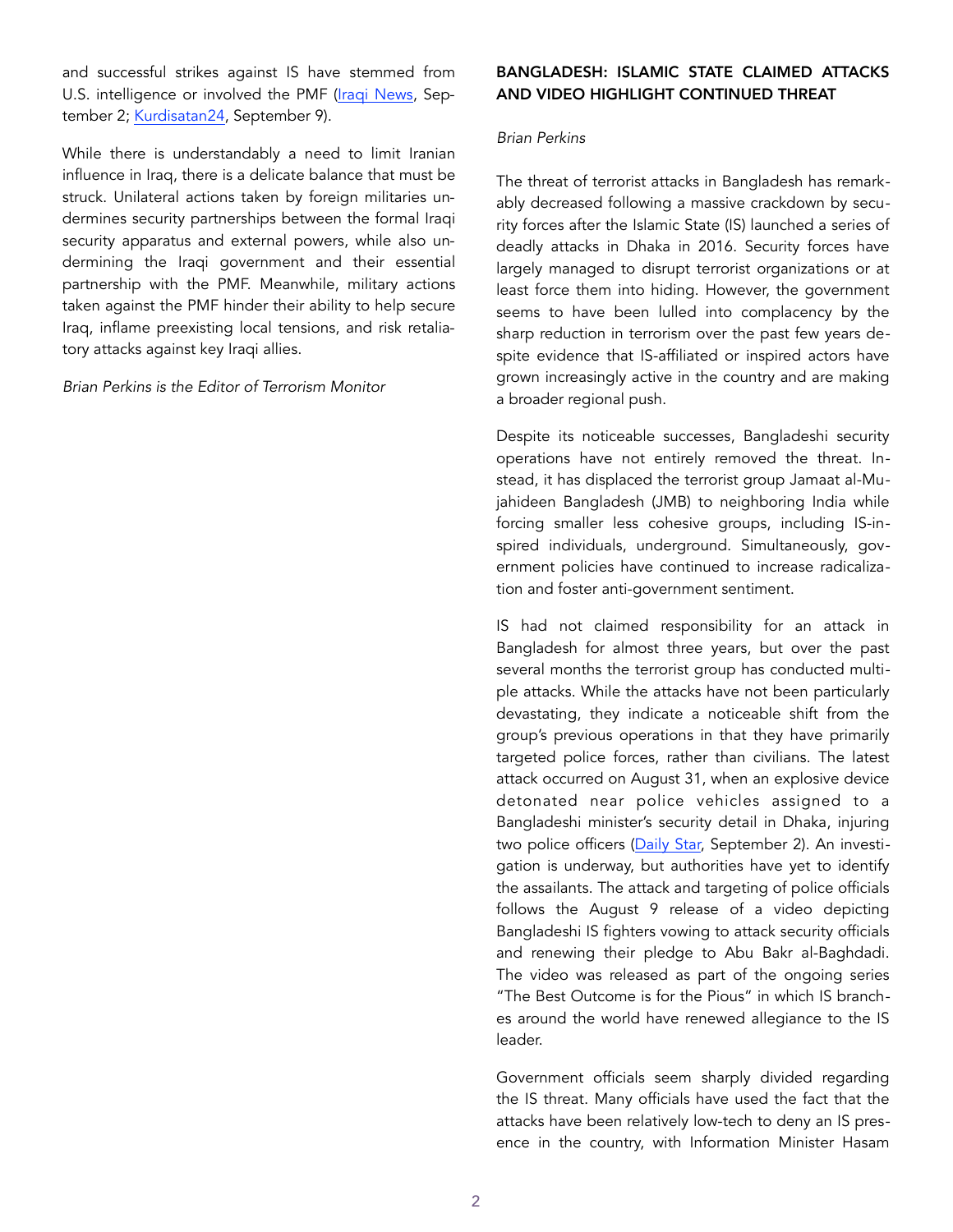Mahmud stating, "there is nothing called IS in Bangladesh. IS claims responsibility when a tire of a vehicle explodes" [\(Dhaka Tribune](https://www.dhakatribune.com/bangladesh/dhaka/2019/09/0), September 1). Meanwhile, other government and security officials feel that the recent incidents are likely test cases for larger, more sophisticated attacks in the future, noting that militants are very much still active throughout the country, though they are keeping a low profile.

The disconnect between government policymakers and Bangladesh's security forces is particularly concerning as security officials have noted a rise in radicalization and are still regularly dismantling cells operated by the ISaligned Neo-JMB. Unlike the terrorist attacks prior to the government crackdown, recent attacks have highlighted a shift toward less coordinated attacks, which security forces have noticeably had trouble disrupting. With the obvious decentralization of militant cells occurring in the country, particularly in Dhaka, it is likely only a matter of time before a more notable attack takes place.

*Brian Perkins is the Editor of Terrorism Monitor* 

# Islamic State Operations Room: Lebanon Prison Radicalization

# *Andrew Devereux*

On the evening of June 3, a gunman killed two police officers and two members of the Internal Security Forces (ISF) in Tripoli. The assailant, identified posthumously as Lebanese national Abdel Rahman Mabsout, opened fire and threw explosives at two security positions while riding a motorcycle, before retreating to a residential building. When the military attempted to siege the apartment complex, Mabsout detonated an explosive vest, killing himself [\(Gulf News, June 4\).](https://gulfnews.com/world/mena/deadly-shooting-in-tripoli-lebanon-culprit-a-lone-wolf-1.1559657497140)

Subsequent to the attack, Lebanese Defense Minister Elias Bou Saab confirmed that Mabsout had traveled to Syria to fight under the banner of the Islamic State (IS), and spent 18 months in the infamous Roumieh prison charged with terrorism offenses, before being released in late 2017 [\(Al Manar, June 4\).](http://english.almanar.com.lb/751753) Although little is known about Mabsout's past prior to his attempts to join IS, his time in prison clearly did not weaken or nullify his jihadist beliefs, and the attack demonstrated inherent structural weaknesses within the wider Lebanese judicial system.

## The IS Operations Room

In January 2015, then-Interior Minister Nihad Mashnouq stated that Roumieh prison, located in Matn district east of Beirut, was an "operations room" for IS, after a raid by the security forces revealed the prison was being used as an ad-hoc staging ground by Islamist detainees linked to Fatah al-Islam, al-Qaeda, and IS [\(Asharq Al-](https://eng-archive.aawsat.com/thairabbas/news-middle-east/isis-behind-tripoli-attacks-lebanon-interior-minister)[Aswat,](https://eng-archive.aawsat.com/thairabbas/news-middle-east/isis-behind-tripoli-attacks-lebanon-interior-minister) January 12, 2015). Despite this revelation, few long-term structural upgrades were made, and Roumieh remains an incubation chamber for jihadism.

Out of almost 3,400 inmates in Roumieh, just over 1,000 have been convicted, with the rest awaiting trial (Asharq [Al-Aswat,](https://aawsat.com/en) November 15, 2018). Of the overall prison population, at least 1,200 are being held on terror-related charges ([Arab News,](https://www.arabnews) June 4). Owing to the slow nature of convictions, overcrowding, and substandard humanitarian conditions, numerous groups are calling for trials to be expedited or amnesties issued to certain detainees. In Lebanon, there is no system to classify or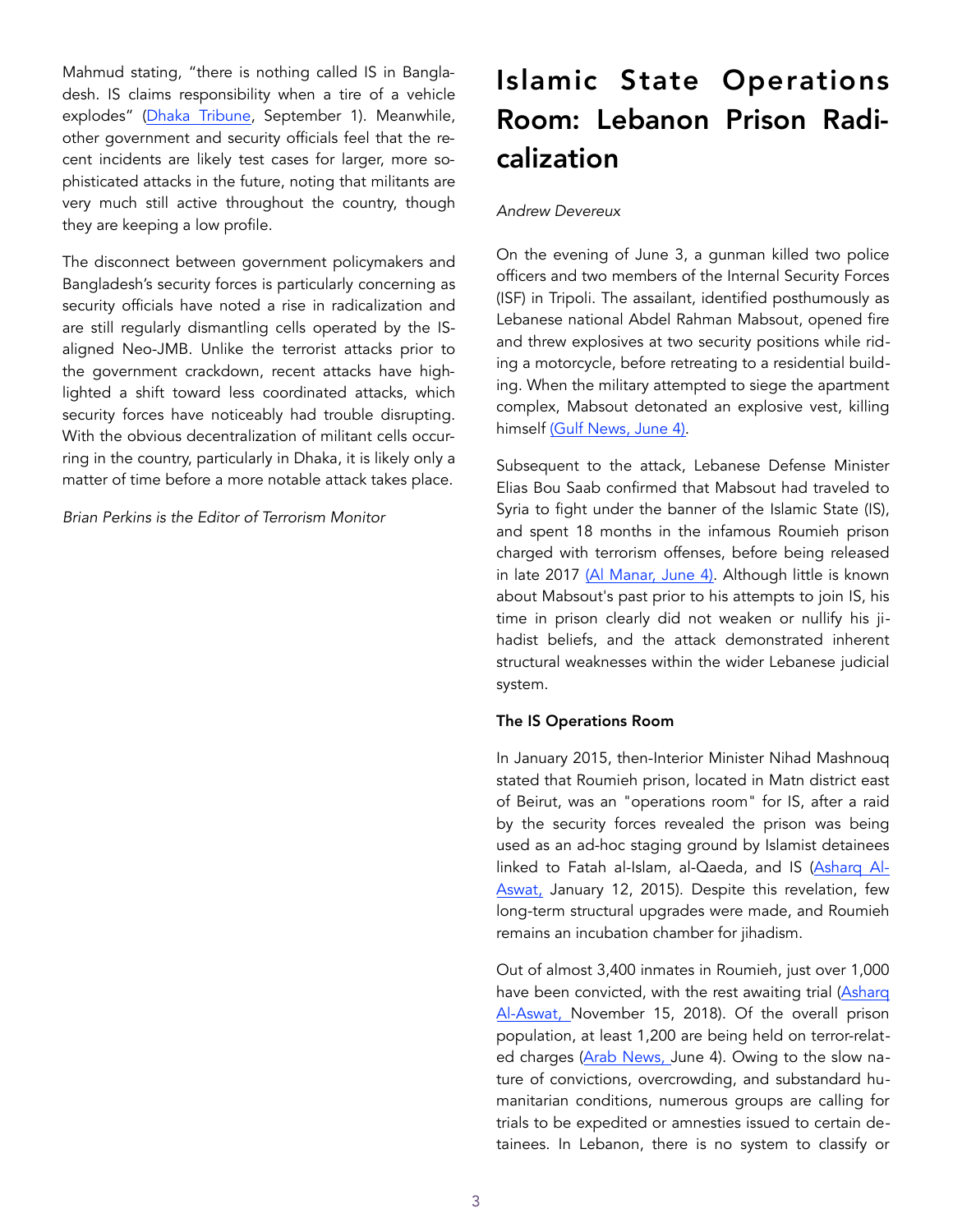separate inmates based upon crimes; in Roumieh, prisoners are classified as 'Islamist' or 'non-Islamists', but these categorizations are based upon little evidence and extremists are free to interact with other inmates.

Roumieh itself is just a microcosm of the problems facing the Lebanese judicial system, especially when it comes to cases of Islamist extremism. Questions have been raised about the length of Mabsout's sentence. There are no international processes in place to help domestic courts determine the extent of Mabsout's crimes in Syria. With no formal method of concluding whether Mabsout was operationally active or committed actions tantamount to war crimes, he was only convicted of joining a foreign terrorist organization and served a reduced sentence.

These structural failures breed not just radicalization, but anti-state malaise, with the two often coalescing. The targeting of state-level security forces by Mabsout was likely deliberate. Allegations that the security forces, over which Hezbollah holds significant influence, deliberately target members of the Sunni community despite limited evidence of militant activity have furthered resentment of the state. Accusations of torture are commonplace, while convictions can be deliberately delayed. There was an influx of Sunni prisoners from 2014- 2017 following a series of attacks on the Lebanese security forces, who reciprocally conducted a significant sweep of any suspected Sunni militants (The National, June 22). Members of the Sunni community claim the crackdown and subsequent neglect of Sunni detainees was disproportionate, fostering anti-state animosity.

#### Ideological Hardening

Mabsout demonstrated the results of ideological hardening. Two distinct factors can strengthen an individual's ideological belief in jihadism—time in Syria within IS' self-declared caliphate and exposure to other extremists while incarcerated. While the practical deficiencies of Roumieh prison are not enough alone to foster radicalization, mixing with other jihadists, some of whom are experienced jihadist imams, can reinforce extremist views.

The lack of separation between inmates means those convicted for fairly minor criminal charges can be exposed to radical Islam; becoming part of a jihadist group can be appealing to former Sunni moderates attempting to find a purpose in life. It has been noted that anyone who enters Roumieh is a potential new terrorist

([The National,](https://www.thenational.ae/world/mena/lebanon-s-tripoli-residents-say-negligent-state-breeds-extremism-1.877427) June 22). Current Interior Minister Raya al-Hassan has called for structural reforms to prison and military detention centers, including rehabilitation strategies and reviews of classification procedures [\(Al-](https://www.al-monitor.com/pulse/originals/2019/05/lebanon-interior-minister-prison-reforms-penal-syste)[Monitor, M](https://www.al-monitor.com/pulse/originals/2019/05/lebanon-interior-minister-prison-reforms-penal-syste)ay 10). In reality, such reforms are years away from implementation and are not far-reaching enough to fix the issues of overcrowding, radicalization and discrimination.

Little assistance exists for ex-detainees, which can further perceptions of discrimination and state-level neglect. No program exists to aid the transition back into normal life, and ex-detainees can find it hard to find work, while their access to a passport is restricted. In addition, there is a lack of post-release surveillance from the security services. The authorities do not have the bandwidth to be able to monitor ex-prisoners who are deemed to be at risk of radicalization, or are displaying continued jihadist tendencies, such as Mabsout.

## A Tinderbox Ready to Ignite?

Al-Hassan was quick to state that Mabsout acted as a 'lone wolf', and was in an unstable psychological condition [\(Naharnet,](http://www.naharnet.com/stories/en/261094-hassan-stresses-security-forces-readiness-othman-says-tripoli-attacker-was-tro) June 4). It is beneficial for the state to characterize this as an isolated incident to soothe public fears and minimize any potential uptick in sectarian tensions. The IS propaganda machine was slow to take credit for the attack, only publishing a declaration of responsibility a month later in its al-Nabaa newsletter; no evidence of collusion with Mabsout was given (The [National, J](https://www.thenational.ae/world/mena/isis-claims-responsibility-for-june-attack-in-lebanon-s-tripoli-1.88302)uly 5). The firearms and explosives utilized by Mabsout indicate some sort of material assistance, but evidence of support from a wider cell has not been uncovered.

Despite the relatively low-impact nature of the incident and a lack of subsequent attacks indicating a developing trend, Mabsout's aggression is representative of an underlying issue. Like Mabsout, there are hundreds of jihadists incarcerated in Roumieh and numerous other detention facilities across Lebanon who will be up for release in the coming months and years. Time in prison could harden their resolve and imbue extremists with the intent to conduct lone-actor attacks targeting state actors ([7dnews,](https://7dnews.com/news/extremists-influx-from-syria-weighs-down-on-) June 6).

The structural issues hampering the judicial system are highly unlikely to be solved in the medium term, owing to Lebanon's current financial difficulties and a myriad of other factors. The army and ISF have proved adept at detecting and preventing more high-impact jihadist at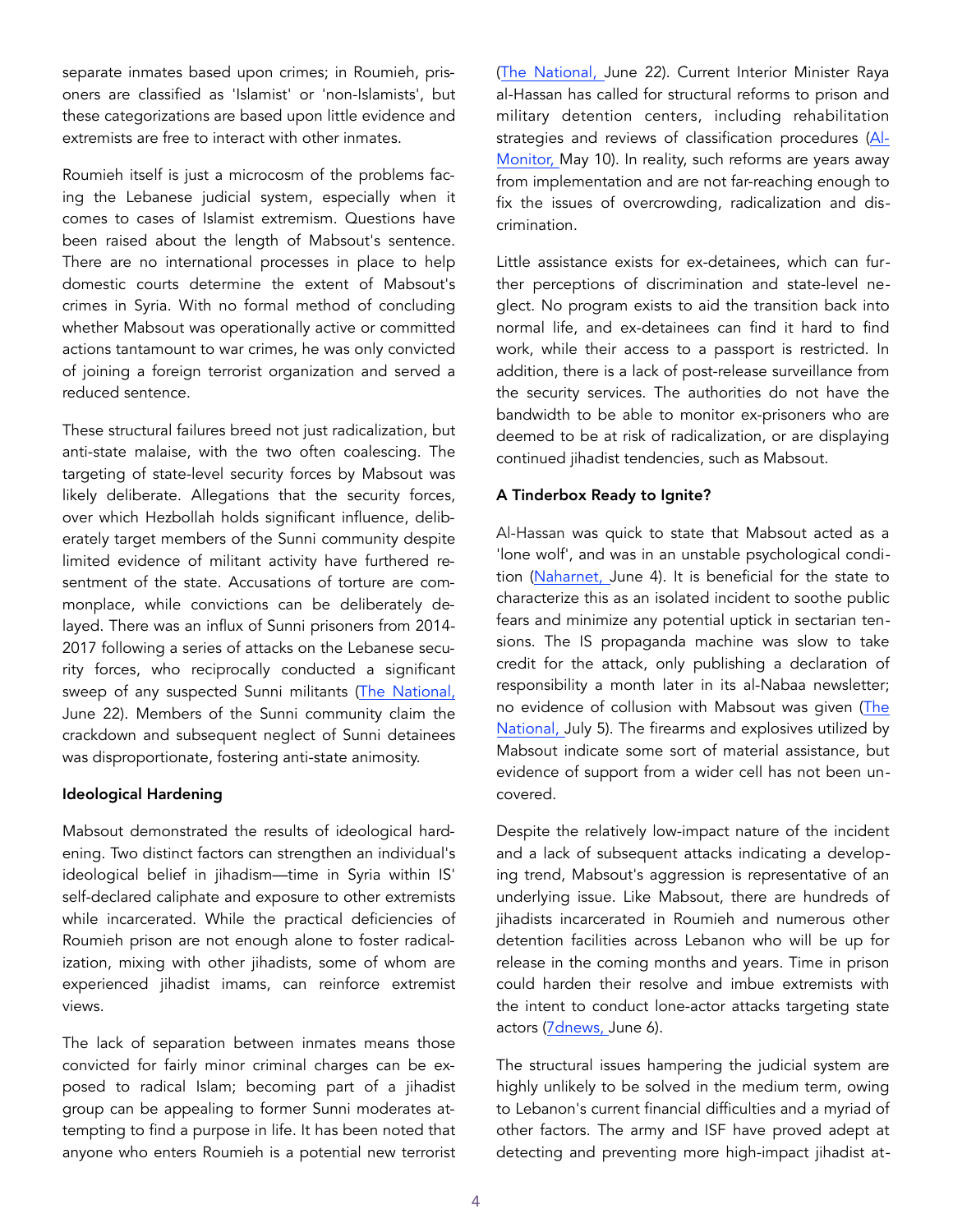tacks, but officials are concerned about a revival in loneactor attacks. Army Commander General Joseph Aoun has voiced concerns about the lone-wolves' ability to operate, as a lack of red flags and operational trip wires make them harder to detect ([Asharq al-Aswat,](https://aawsat.com/english/home/article/1754341/tripoli-attack-revives-concerns-lebanon-over-threat-%E2%80%98lone-wolves%E2%80%99) June 5). The release of hardened jihadists, some experienced fighters with time served in Syria, armed with augmented communications networks and renewed anti-state resentment, will prove challenging for the Lebanese security services in the coming months and years.

*Andrew Devereux is an Associate Analyst in Counter-Terrorism at Healix International and HX Global, focusing on terrorist incidents, actors and the wider MENA* 

*region.*

# Sri Lanka Struggles to Solve the Islamic State-Local Network Puzzle

# *Animesh Roul*

On August 23, the Sri Lankan government ended a fourmonth-long state of emergency that was declared after multiple suicide bombings inspired by the Islamic State (IS) rocked the South Asian nation [\(Colombo Page,](http://www.colombopage.com/archive_19B/Aug23_1566573169CH.php) August 23). Over 250 people died and scores were injured when on April 2,1 Easter Sunday, suicide bombers targeted popular hotels and churches in the capital city of Colombo, Dehiwala, Negombo (on the East Coast), and Batticoloa (on the West Coast). As investigations proceeded, evidence emerged of the involvement of local Islamist groups and individuals inspired and affiliated with IS. The government moved on May 13 to ban three local Salafi-jihadist groups—National Thowheed Jamath (NTJ), Jammiyathul Millathu Ibrahim (JMI), and Willayath-As-Seylani (WAS), under the regulations of the Prevention of Terrorism Act (PTA). [1] These three organizations have been banned "for the purpose of ensuring the continuance of peace within the country and in the interest of national security, public order, and the rule of law" ([Colombo Page,](http://www.colombopage.com/archive_19A/May14_1557812826CH.ph) May 14).

The NTJ and JMI had earlier claimed responsibility through IS' Amaq news agency on April 23. The Amaq agency video subsequently released showcased the Easter day bombers and the NTJ's renegade leader Muhammad Zahran Hashim and his associates pledging allegiance to IS leader, Abu Bakr al-Baghdadi. The government investigators now believe that before his death, Zahran Hashim and his fellow militants from NTJ and JMI formed the hybrid Willayath-As-Seylani (WAS). WAS is supposedly a new province of IS, with the goal of raising the group's banner in Sri Lanka. However, information about WAS is currently sparse, as the government has been hesitant to confirm any physical manifestation, or even virtual inroads, of IS on Sri Lankan soil.

## Persisting Ambiguity

Sri Lanka's President Maithripala Sirisena said in mid-May that "99 percent" of the remaining suspects in the Easter Sunday attacks have been arrested and their explosive materials seized. His reassuring comments were aimed at tourists, urging them to return to the Indian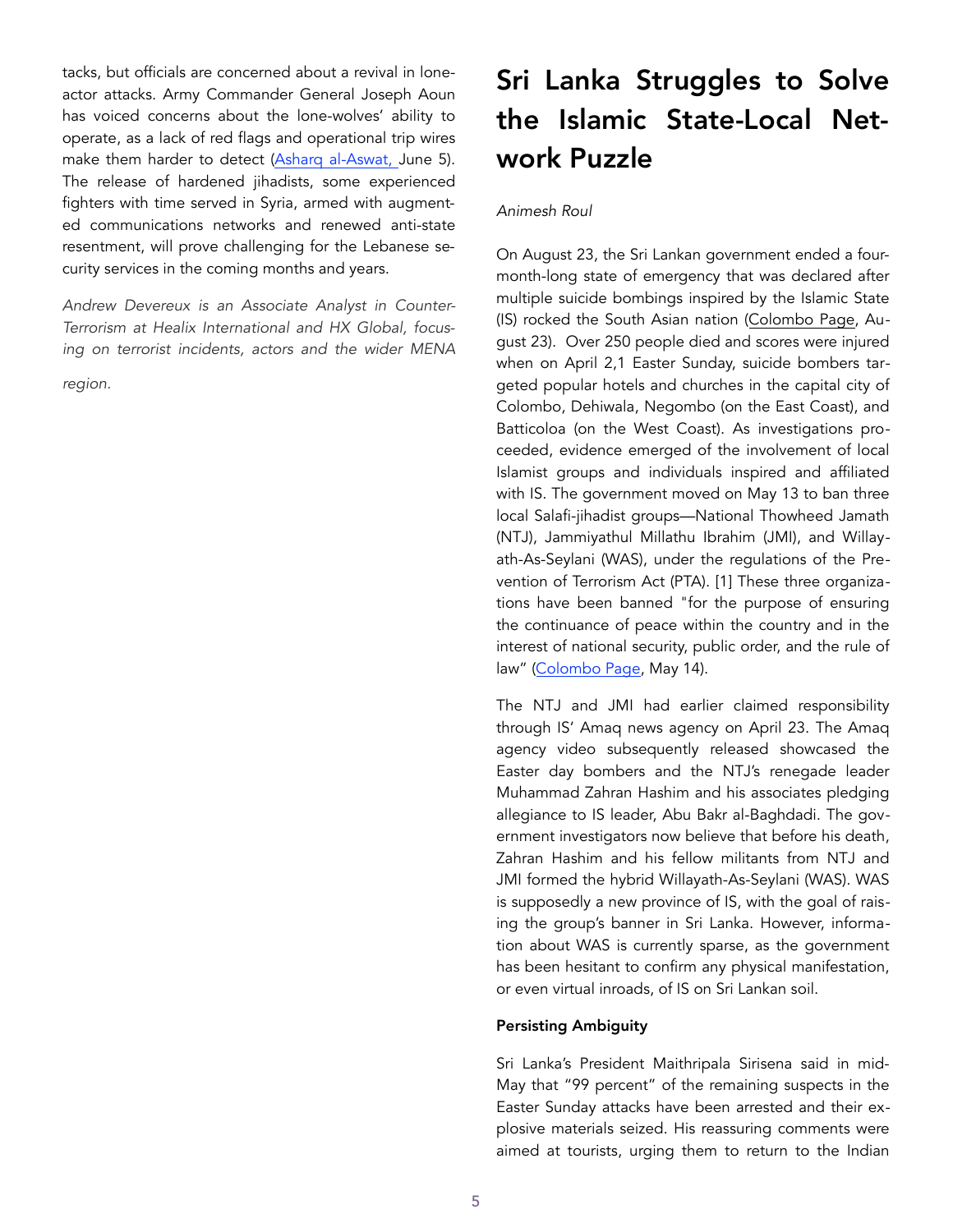Ocean island nation. On July 30, Army Commander Lt. Gen. Mahesh Senanayake made a contradictory statement before the Parliamentary Select Committee in charge of the probe of the attacks. He conveyed strongly that Islamist terrorists are still operating at various places in the country and the threats they posed were far from over. Alarmingly, he pointed out that the security agencies are not in a position to say that whether the on-going jihadist problem will be over "within six months or six years'' [\(DailyMirror.lk,](http://www.dailymirror.lk/print/front_page/Easter-Sunday-attack--Got-to-know-about-intelligence-warning-on-social-media------Army-chief-/238-172134) August 1). With the lifting of the state of emergency, the security agencies in charge of investigations insisted that the ban would remain on these three groups and the suspects arrested following the deadly bombings will not be set free ([Colombo Gazette](https://colombogazette.com/2019/08/24/po), August 24).

Even though these contradicting statements from political and military leaders paint a bleak picture, the security agencies—with the help of foreign intelligence support—have succeeded in partially exposing the covert jihadist networks. The latest estimate suggests that the Sri Lankan police have arrested 293 radicalized individuals in connection with the bombings. The police also stated that over 100 bank accounts belonging to at least 41 of the arrested militants had already been frozen. Sri Lankan police are also working to freeze approximately \$33.1 million (or 6 billion Sri Lankan rupees) worth of assets belonging to the militant suspects [\(Newsfirst Sri](https://www)  [Lanka/You Tube,](https://www) September 5; [Colombo Page](http://www.colombopage.com/archive_19B/Sep05_1567708041CH.php), September 5).

#### Understanding the Jihadist Network

Information provided by a senior NTJ operative Mohammad Ahmed Milhan—recently extradited from Jeddah, Saudi Arabia—led Sri Lanka's Criminal Investigation Department (CID) to unearth a significant arms stockpile in Ollikkulam in Kattankudy on June 27. The stockpile was comprised of detonators, gelignite sticks, liters of liquid gelignite, T-56 ammunition, and several swords ([Colombo Page,](http://www.colombopage.com/archive_19A/Jun16_1560659253CH.php) June 16; [Sunday Times](http://www.sundaytimes.lk/article/1093164/explosives-live-ammo-recovered-upon-questioning-of-suspect-linked-to-easter-sunday-attacks), June 27). Milhan was involved in the November 30, 2018 attacks on security forces at Vavnativu, Batticaloa that killed at least two police personnel [\(The Island,](http://www.island.lk/index.php?page_cat=article-details&page=article-details&code_title=205854) June 14; [News First,](https://www.newsfirst.lk/2018/11/30/02-police-officers-) November 30, 2018). In August, the Terrorism Investigation Division (TID) uncovered another huge cache of arms and explosives from Karandiaya area in Pallai (Jaffna, Western Province). The TID recovered one AK-47 assault rifle, magazines, ammunition, hand grenades, and ten kilograms of plastic explosives from Pallai ([Colombo Page,](http://www.colombopage.com/archive_19B/Aug26_1566843436CH.php) August 26).

Based on interrogation reports, police arrested several pro-Islamic State NTJ and JMI militants in July and August who had pledged to carry out a second wave of attacks following the April bombings. At least 18 of these arrestees have attended NTJ/JMI-run training camps in Hambantota, Nuwara Eliya, and Mullikulam under the leadership of Mohamed Zahran (a.k.a. Abu Ubeida) and his deputy Naufar Maulvi ([Ceylon Today,](https://ceylontoday.lk/news-more/6820) August 28). On August 3, Police arrested JMI's Eastern province military wing leader, Nauzad Umar, and Anuradhapura district leader, Mohammad Ismail Mohammad Salman ([Colombo Page,](http://www.colombopage.com/archive_19B/Aug04_1564927902CH.php) August 4). Between August 5 and 7, at least six members of JMI with strong ties to NTJ were arrested in Ampara. Police identified the individuals as Mohammed Mansur Saifullah (Abu Zahid), Musthak Ali Amher (Abu Hind), Thahir Hidayatullah (Abu Thurab), Mohideen Bawa Ram (Abu Akran), Mohammed Riyal (Abu Salman), and Mohammed Ramsin Rushdi (Abu Alwakar) ([Colombo Page,](http://www.colombopage.com/archive_19B/Aug05_1565015750CH.php) August 5; [Colombo](http://www.colombopage.com/archive_19B/Aug07_1565198558CH.php)  [Page,](http://www.colombopage.com/archive_19B/Aug07_1565198558CH.php) August 7). Similarly, on August 16, Mohamed Naufer Abdulla, a NTJ operative, was arrested in Ampara based on information provided by the State Intelligence Unit. Naufer Abdulla is the son of NTJ's second in command, Naufer Moulavi, a close associate of Zahran, who took over leadership of the terror group after the latter's death in the attacks ([News First,](https://www.newsfirst.lk/2019/08/17/son-of-a-chief-ntj-leader-arrested-interrogations-to-commence/) August 17). Besides Ampara, most of these arrests were made from the Mawanella, Kurunegala, Colombo, and Kalmunai areas of Sri Lanka ([News First,](https://www.newsfirst.lk/2019/08/27/ntj-member-rashid-akbar-had-received-weapons-training-in-nuwara-eliya-police/) August 27).

Although IS claimed responsibility for the Easter Sunday attacks, Sri Lankan authorities have largely blamed local extremist groups led by Zahran Hashim. The government agencies may have possibly overlooked IS' burgeoning covert network inside the country since 2015, virtually linked or inspired by Sharfaz Nilam, who died in Syria (Abu Shurayh al-Silani) and Thauqeer Thajudeen, another Sri Lankan who was fighting alongside IS ([Terror](https://jamestown.org/program/islamic-states-sri-lankan-outreach/)[ism Monitor,](https://jamestown.org/program/islamic-states-sri-lankan-outreach/) December 2, 2015). Both are pioneer Sri Lankan operatives for IS and likely inspired hundreds of individuals toward IS ideals.

Sri Lankan agencies may have discovered another clue relating to Abdul Lathief Jameel Mohamed, one of the suicide bombers responsible for the Easter Sunday attack in Dehiwala, and his ties with IS operative Abu Khaled al-Cambodi (Neil Prakash) ([Colombo Page,](http://www.colombopage.com/NEW_LPC/NewsFiles19/Apr26_1556246544.php) April 26). Also, the local connections of the about 50 Sri Lankan citizens who traveled to Syria to join the jihadist group remains unsolved, and the government remains tight-lipped about sympathizers and several IS re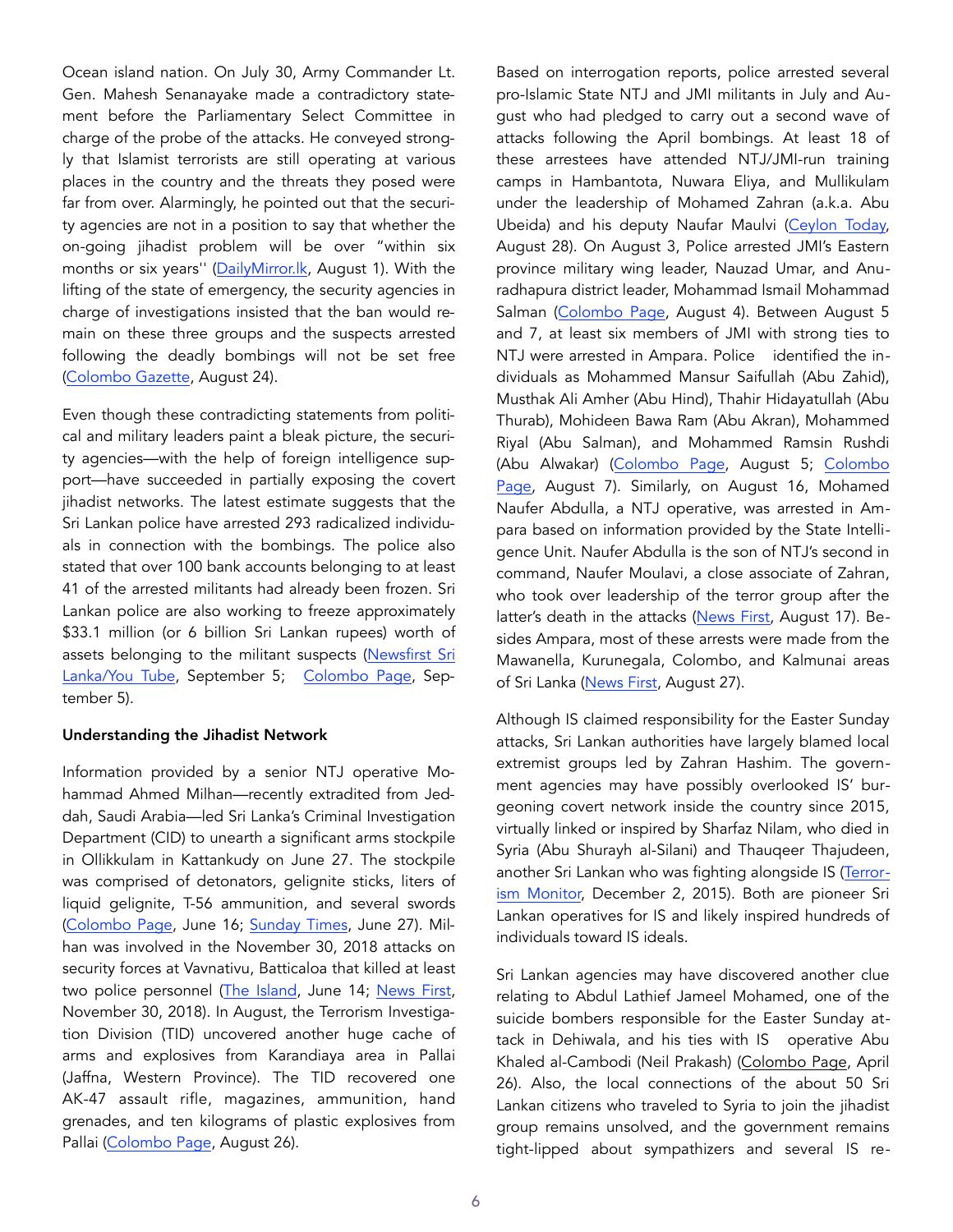turnees. There is no publicly available information about the fate of several doctors and health care providers who were working with IS in Syria and Iraq.

Expectedly, Sri Lankan authorities have yet to establish any direct links between the local jihadists groups and IS, or any other transnational jihadist organizations. They do not know if Zahran or somebody who is still active is the missing link connecting IS to NTJ and other local affiliates. The question remains how IS' Amaq news agency released the audio-visuals sent from Katankudy or Colombo claiming responsibility for the mayhem. Aside from the post-bombing releases from Amaq, IS' news outlet released an infographic on July 24 claiming to have carried out over 1,800 attacks in the first six months of 2019, and Sri Lanka was under IS' "major events" category. The investigations and interrogations clearly lead to the conclusion that the banned groups and the members responsible for the suicide bombings were inspired by IS ideology, despite official statements from some Sri Lankan leaders.

*Animesh Roul is the executive director of the New Delhibased policy research group [Society for the Study of](http://www.sspconline.org/)  [Peace and Conflict](http://www.sspconline.org/). He specializes in counterterrorism, radical Islam, terror financing, and armed conflict and violence in South Asia.*

### **Notes**

[1] "The Gazette of the Democratic Socialist Republic of Sri Lanka

Government Notifications: The Public Security Ordi[nance, May 13, 2019, http://fiusrilanka.gov.lk/docs/Reg](http://fiusrilanka.gov.lk/docs/Regulations/2123-02/2123-02_E.pdf)[ulations/2123-02/2123-02\\_E.pdf](http://fiusrilanka.gov.lk/docs/Regulations/2123-02/2123-02_E.pdf)

# Some Old, Some New: Grievances, Players, and Backers in the Conflict in Southern Yemen

## *Brian M. Perkins*

The war in Yemen has grown increasingly intractable over the past several months as the long-simmering rift within the anti-Houthi coalition has widened, with violence between the pro-secession Southern Transitional Council (STC) and Hadi and Islah-aligned forces erupting in Aden, Shabwa, and Abyan.

The conflict between these parties is not new and centers around historical regional grievances and fractious politics, even within each side of the dispute. Although the underlying grievances fueling the conflict are old, Saudi Arabia and the UAE's involvement in the war and support for divergent groups and political outcomes has created new dimensions and stoked animosity between the warring parties. As the situation escalates, the prospect of restoring Hadi to power and maintaining a united Yemen will only become more untenable. While the outcome cannot be predicted with any certainty, a look at the key players and underlying grievances does shed light on key turning points and likely future developments and stumbling blocks.

#### An Untenable Alliance

From the start, the anti-Houthi coalition was an amalgamation of Hadi-aligned military units, tribal militias, Islah-aligned groups, and various Southern secessionist groups that would have never allied themselves under normal circumstances. The strength and prominence of some of these groups, as well as the turmoil amongst them, has been deeply affected by Saudi and Emirati backing and political maneuvering.

The so-called "Southern question" regarding how the region should be governed has been lingering for decades, with intermittent surges in calls for secession tamped down, often violently, by the government. Many of the key players involved on both sides over the decades are still at the center of the simmering conflict in Southern Yemen, but others have gained prominence as a result of the current war and support from either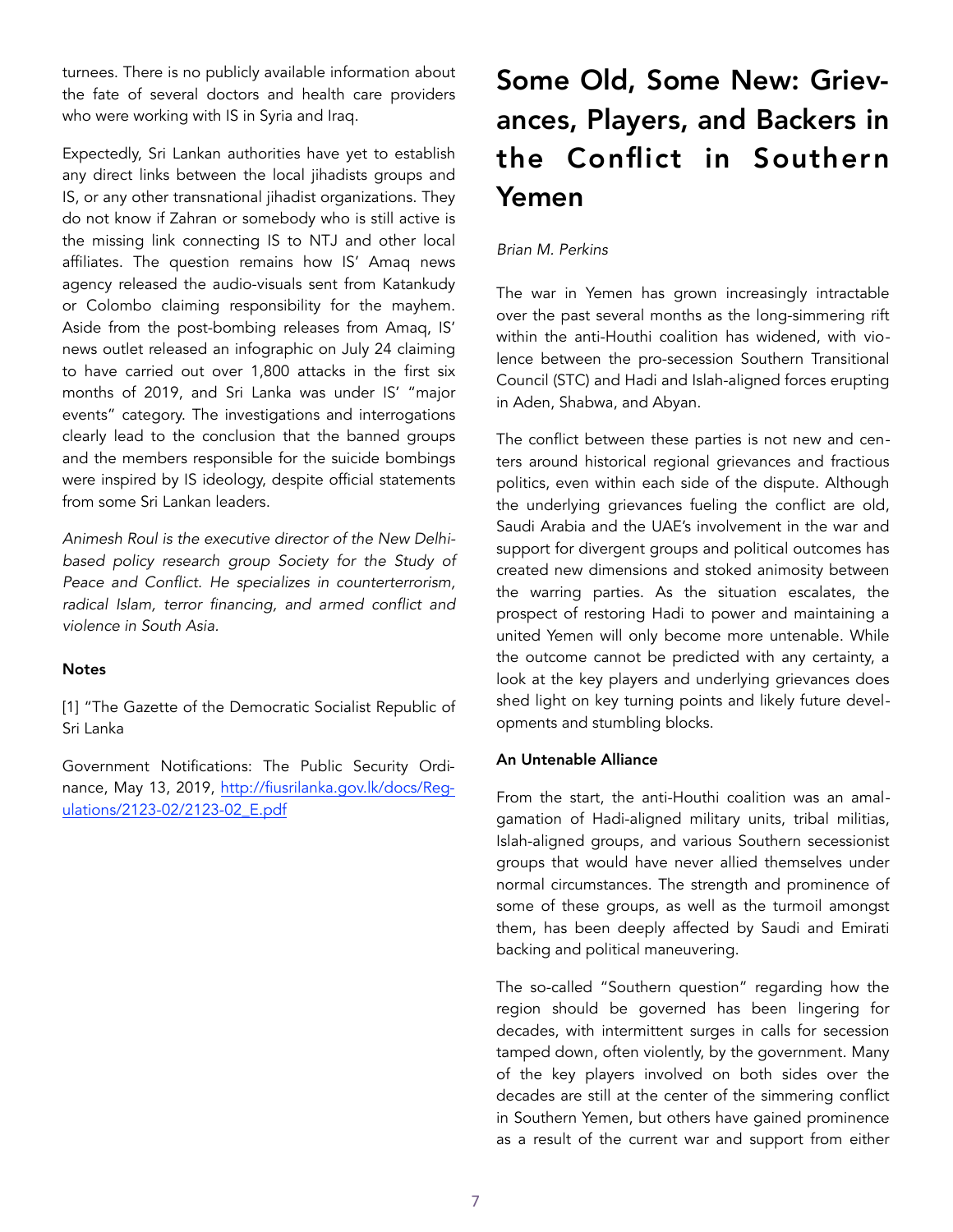Saudi Arabia or the UAE. In fact, the political and military moves Riyadh and Abu Dhabi have made since the war started have compounded longstanding grievances and undermined their own stated goal of restoring Hadi's government and a united Yemen.

As the Houthis pushed south, already established and ad-hoc militias—including Aidroos al-Zubaidi's Southern Resistance—became the first line of defense. Zubaidi's group in al-Dhale was among the first to regain territory largely unsupported by external patrons, earning him new notoriety among secessionist circles. There was still an obvious need for the Saudi coalition to build local capacities as the Houthis seized increasingly more territory in Southern Yemen. Southern secessionist militias at the time were not well-organized or cohesive across the south, tribal militias were ill-equipped, and the Army was divided across countless lines, with loyalty being split between the late former President Ali Abdullah Saleh, Islah-affiliated General Ali Mohsen al-Ahmar, or President Hadi.

The UAE supported Zubaidi and other secessionist-leaning militias across the Southern governorates, ultimately equipping and training (some were trained outside Yemen) thousands of Southerners who now comprise the Southern Transitional Council and the closely linked military and police forces, including the Security Belt and Elite Forces, which span Aden, Lahj, al-Dhale, Abyan, Shabwa, and Hadramawt [\(Terrorism Monitor,](https://jamestown.org/program/security-belt-the-uaes-tribal-counterterrorism-strategy-in-yemen/) June 14, 2018).

Meanwhile, Saudi Arabia continued to support Hadi, anti-Houthi tribes, and the Yemeni military units still loyal to Hadi. However, Hadi and Riyadh quickly realized that they were ill-equipped to take on the Houthis without further military, political, and tribal support, which is where the mercurial general, Ali Mohsen al-Ahmar, enters the fray. Ali Mohsen was the former commander of the northwestern military district and 1<sup>st</sup> Armored Division, having helped crush southern forces during the North-South civil war and led the Saada wars against the Houthis. Ali Mohsen is from Saleh's Sanhan clan and is closely aligned with Islah. Mohsen also has a storied history of helping spread Salafist/Wahabi teachings and recruiting mujahideen to fight in Afghanistan, including Tariq al-Fadhli (Ali Mohsen's brother-in-law), who helped found the Islamic Jihad Movement and allegedly helped assassinate southern leaders [\(Aljazeera](https://www.aljazeera.com/indepth/opinion/2013/05/20135273222551560.html), May 5, 2013; [Terrorism Monitor,](https://jamestown.org/program/the-jihadis-and-the-cause-of-south-yemen-a-profile-of-tariq-al-fadhli/) November 20, 2009; [Terrorism Moni](https://jamestown.org/program/aqap-southern-yemen-learning-adap)[tor,](https://jamestown.org/program/aqap-southern-yemen-learning-adap) October 14, 2016). Ali Mohsen's partnership with

Hadi came with a price—the position of deputy supreme commander of the military and then vice president—but he delivered highly essential military units and brought with him a host of Islah-aligned militias and supporters ([alaraby,](https://www.alaraby.co.uk/english/news/2016/2/23/yemen-president-appoints-ali-mohsin-as-deputy-supreme-commander) February 23, 2016).

The problem with Ali Mohsen once again being in a position of power is multifaceted. The memory of the civil war is a significant motivation for secessionist sentiment and Ali Mohsen is viewed as the face of the North's destruction of the South during the civil war. Mohsen has long been accused of ties to al-Qaeda in the Arabian Peninsula and was previously accused of facilitating the assassination of secessionist leaders. Ali Mohsen is also a prominent Islah-affiliated figure, which has long been at odds with Southern secessionist groups as well as the Emiratis. In fact, Emirati support for Southern forces and condemnation of other regional Muslim Brotherhoodaffiliated groups, including actions against Qatar, served to inflame already existing animosity between the STC and Islah. UAE's staunch opposition to Muslim Brotherhood-linked groups meant Islah was excluded from Emirati patronage and access to the training, equipment, and financing received by other southern groups, with Islah militias ultimately taking a backseat to the prominent security roles played by the Security Belt and Elite Forces. This only furthered disdain toward the STC.

Many Southern Yemenis—regardless of their affinity for the Southern Transitional Council—are quick to point out the economic and political marginalization their communities experienced as a result of what is often called the "failed unity" between the former Yemen Arab Republic in the North and the People's Democratic Republic of Yemen in the South. Memories of pre and post-civil war Southern Yemen and the plundering of government institutions and southern resources loom large for those who witnessed it firsthand, including those who established Hirak, a peaceful southern protest movement that, in many ways, is a precursor to the Southern Transitional Council. Similarly, animosity against the parties involved, including President Hadi (a native southerner who acted as Saleh's Defense Minister during the North-South Civil War), Ali Mohsen, and the Islah party continues. [1] With Hadi in exile and his government appointees running southern governmental bodies, it was only a matter of time before the parallels between post-unification Yemen and the current political balance erupted into open violence with the STC seeking to replace Hadi's government.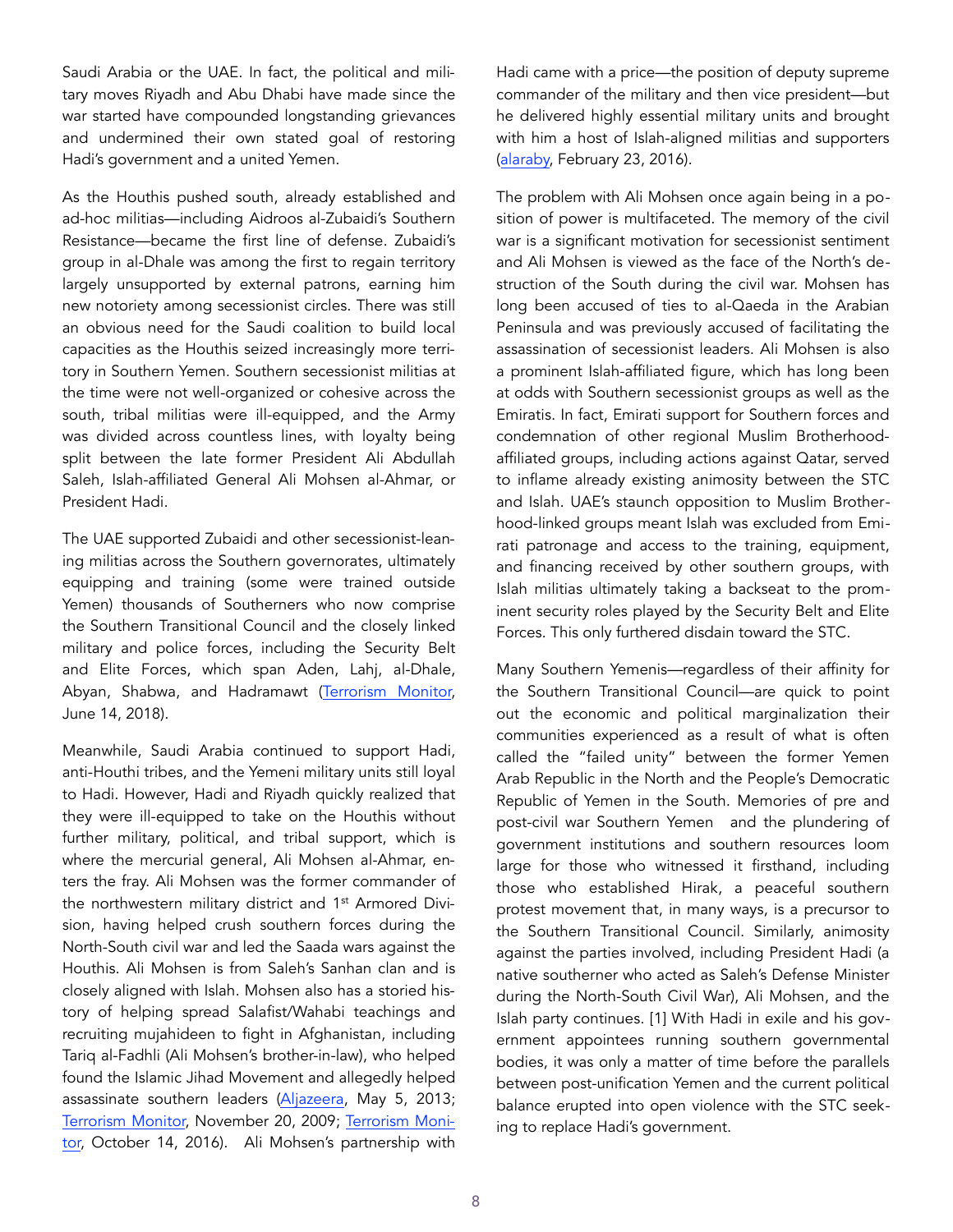The Southern Transitional Council, despite describing itself as the preeminent political body supported by all Southerners, has still faced significant challenges in garnering the support needed to completely govern and control areas outside its bastion of Aden. Many of these challenges stem from ideological, generational and regional differences, down to the tribal level and linked closely with previous divisions dating back to PDRY infighting but intensified by divergent Saudi and Emirati strategies.

The aging and largely exiled generation of prominent Southern figures that ran the former PDRY, founded Hirak, and witnessed unification and civil war has a significantly different outlook and approach in comparison to the younger and more militant generation of leaders and activists that led the charge during the Yemeni uprising and only gained prominence after the onset of the current war. Similarly, there are noticeable regional differences and divisions among southern governorates, particularly regarding the desire for outright secession. Also, Southern tribes and figures who had the virtue of enjoying northern patronage, much in the way that Hadi did, do not want to see those ties severed by secession.

The Southern Transitional Council, led by Aidaroos al-Zubaidi and Hani bin Brik, and its associated Security Belt forces have maintained de facto control over Aden and strong but not unchallenged support in its power axis of al-Dhale and Lajh, from which many prominent STC figures hail, including Zubaidi. Outside of these governorates, the STC also maintains significant support, with local councils and its Elite Forces sharing security duties with various pro-Hadi forces in Shabwa, Abyan, and Hadramawt. Despite notable support in these areas, the STC still faces major pockets of opposition—particularly in Shabwa—from a range of actors, including Hadi and Islah loyalists, as well as former PDRY and Hirak figures that are pro-Hadi and against the STC, divided along similar regional lines of the 1986 civil war between warring sides of the PDRY and those who joined Northern forces after unification.

Despite the turmoil, the STC and Hadi-aligned forces had managed to pull back and maintain a semblance of stability even after numerous armed clashes in Aden over the past several years. However, what has remained clear is that Hadi and his government have steadily lost legitimacy and the UAE's moves to distance itself from the war in Yemen likely sped up the STC's timeline for attempting to take control.

## A Dangerous New Front

The STC and southern forces, likely embolden by the UAE distancing itself from the war, seized control of Aden in mid-August. The move came just days after a Houthi attack in Aden killed Munir al-Yafei (a.k.a. Abu al-Yamama), a prominent PDRY military leader who was also active during the Arab Spring [\(Aden al-Ghad,](http://adengd.net/news/401774/%22%20%5Cl%20%22ixzz5w72KERlY) August 2). The combination of the UAE's withdrawal and his death served as a catalyst for the current clashes, as STC members accused Ali Mohsen and Islah of infiltrating the government and working with the Houthis to target their forces.

After seizing control of Aden's military bases and government facilities, on August 20, STC-aligned forces moved to take control of key strategic locations in other governorates. STC forces pushed into Abyan, Hadi's home governorate, besieging Zinjibar and Lawdar before moving on to Ataq, the capital of Shabwa governorate ([Aljazeera](https://www.aljazeera.com/news/2019/08/fresh-clashes-separatists-governme), August 20; [Asharq al-Awsat,](https://aawsat.com/english/home/article/1870126/yemen-govt-calls-stc-join-its-forces-after-defeating-it-ataq) August 24). Pro-Hadi forces managed to regain some territory, primarily in Shabwa, and pursued STC forces near Balhaf, the site of key coastal oil infrastructure, pushing them back toward Aden.

While both Saudi Arabia and the UAE have publicly called for an end to the fighting, each side provided material support to their proxies, with Saudi Arabia conducting an airstrike on STC forces in Aden and the Emiratis striking Hadi's forces near Zinjibar ([alaraby,](https://www.alaraby.co.uk/english/news/2019/8/29/yemens-hadi-accuses-uae-of-aggression-with-aden-airs) August 29; [Middle East Eye,](https://www.middleeasteye.net/news/saudi-led-coalition-launches-air-strikes-again-uae-backed-separatist-forces-aden) August 11). The Hadi government has lambasted the STC for conducting a coup and the UAE for its aggression and attempts to divide the country. Meanwhile, STC officials and activists have been quick to point out that the Hadi government has redeployed forces in order to prevent the STC from "controlling its rightful territory" instead of using the forces to fight the Houthis. [2] Similarly, as the coalition has called for an end to the fighting, Ali Mohsen's forces have still been seen moving military personnel and equipment in preparation to retake STC-controlled areas (Twitter.com/ yaseralyafai).

The UAE and Saudi Arabia, despite public statements to the contrary, are very much at odds with one another and now Riyadh finds itself in a considerably weakened position. The new front between the STC and Hadialigned forces will likely be a boon for both the Houthis and AQAP as resources and attention are focused on preventing major, prolonged fighting from breaking out in the South. Meanwhile, the turmoil could see new al